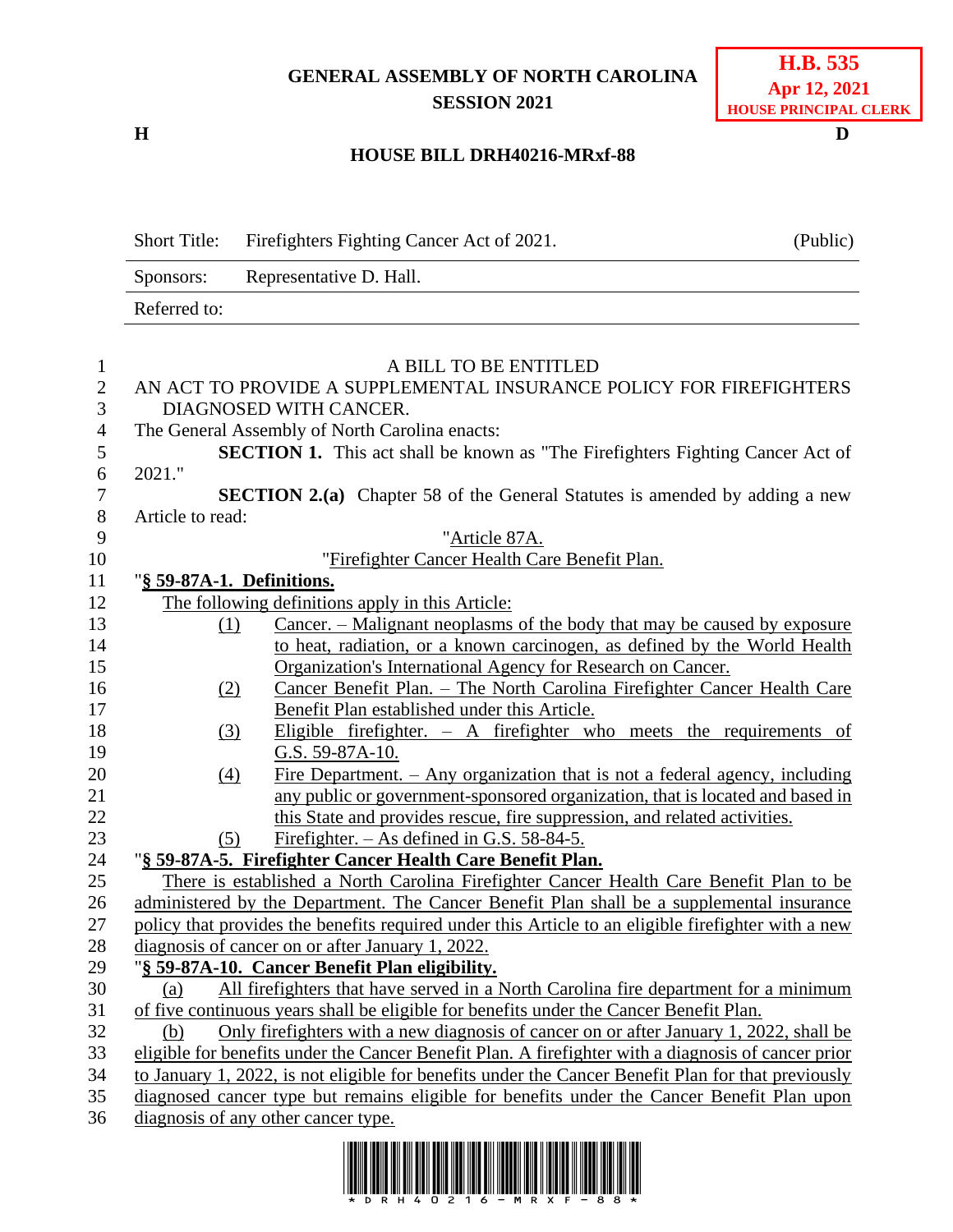|                |                                                                                                 | <b>General Assembly Of North Carolina</b>                                                                                    | <b>Session 2021</b> |  |  |  |  |
|----------------|-------------------------------------------------------------------------------------------------|------------------------------------------------------------------------------------------------------------------------------|---------------------|--|--|--|--|
| 1              | (c)                                                                                             | A firefighter is not eligible to receive benefits under this Article if that firefighter is                                  |                     |  |  |  |  |
| $\overline{c}$ |                                                                                                 | receiving benefits related to cancer under Article 1 of Chapter 97 of the General Statutes, the                              |                     |  |  |  |  |
| 3              | North Carolina Workers' Compensation Act.                                                       |                                                                                                                              |                     |  |  |  |  |
| $\overline{4}$ | "§ 59-87A-15. Benefits under the Cancer Benefit Plan.                                           |                                                                                                                              |                     |  |  |  |  |
| 5              | (a)                                                                                             | Medical Costs Reimbursement. - An eligible firefighter shall receive reimbursement                                           |                     |  |  |  |  |
| 6              |                                                                                                 | of up to twelve thousand dollars (\$12,000) annually for any out-of-pocket medical expenses                                  |                     |  |  |  |  |
| 7              |                                                                                                 | incurred, including deductibles, copayments, or coinsurance costs.                                                           |                     |  |  |  |  |
| $8\,$          | Lump Sum Benefit. – Not to exceed a lifetime benefit of fifty thousand dollars<br>(b)           |                                                                                                                              |                     |  |  |  |  |
| 9              |                                                                                                 | $(\$50,000)$ , a lump sum benefit of twenty-five thousand dollars $(\$25,000)$ for each diagnosis of                         |                     |  |  |  |  |
| 10             |                                                                                                 | cancer shall be payable to an eligible firefighter upon sufficient proof to the insurance carrier,                           |                     |  |  |  |  |
| 11             |                                                                                                 | the Department, or other applicable payor of a diagnosis of cancer by a board-certified, licensed                            |                     |  |  |  |  |
| 12             |                                                                                                 | physician in the medical specialty appropriate for the type of cancer diagnosed.                                             |                     |  |  |  |  |
| 13             | (c)                                                                                             | Disability Benefit. – Upon sufficient proof to the insurance carrier, the Department,                                        |                     |  |  |  |  |
| 14             |                                                                                                 | or other applicable payor of total disability resulting from the diagnosis of cancer or that the                             |                     |  |  |  |  |
| 15             |                                                                                                 | cancer precludes the firefighter from serving as a firefighter, the following disability benefits                            |                     |  |  |  |  |
| 16             |                                                                                                 | shall be paid to an eligible firefighter beginning six months after the total disability or inability                        |                     |  |  |  |  |
| 17             |                                                                                                 | to perform the duties of a firefighter, whichever applies:                                                                   |                     |  |  |  |  |
| 18             | (1)                                                                                             | For a nonvolunteer firefighter. $- A$ monthly benefit that is either (i) equal to                                            |                     |  |  |  |  |
| 19             |                                                                                                 | seventy-five percent (75%) of the firefighter's monthly salary or (ii) five                                                  |                     |  |  |  |  |
| 20             |                                                                                                 | thousand dollars (\$5,000), whichever is less.                                                                               |                     |  |  |  |  |
| 21             | (2)                                                                                             | For a volunteer firefighter. $- A$ monthly benefit of one thousand five hundred                                              |                     |  |  |  |  |
| 22             |                                                                                                 | dollars (\$1,500).                                                                                                           |                     |  |  |  |  |
| 23             | (d)                                                                                             | Limitations on Disability Benefit. $-$ The following limitations apply to disability                                         |                     |  |  |  |  |
| 24             | benefits under this section:                                                                    |                                                                                                                              |                     |  |  |  |  |
| 25             | (1)                                                                                             | Disability benefits shall continue for no more than 36 consecutive months.                                                   |                     |  |  |  |  |
| 26             | (2)                                                                                             | Any firefighter receiving disability benefits may be required to have his or her                                             |                     |  |  |  |  |
| 27             |                                                                                                 | condition reevaluated to determine if that firefighter has regained the ability                                              |                     |  |  |  |  |
| 28             |                                                                                                 | to perform the duties of a firefighter. If that reevaluation indicates that the                                              |                     |  |  |  |  |
| 29             |                                                                                                 | fire fighter has regained the ability to perform the duties of a fire fighter, then                                          |                     |  |  |  |  |
| 30             |                                                                                                 | the monthly disability benefits shall cease on the last day of the month the                                                 |                     |  |  |  |  |
| 31             |                                                                                                 | reevaluation was conducted.                                                                                                  |                     |  |  |  |  |
| 32             | (3)                                                                                             | If there is no reevaluation performed under subdivision (2) of this subsection,                                              |                     |  |  |  |  |
| 33             |                                                                                                 | but the firefighter's treating physician determines that the firefighter is again                                            |                     |  |  |  |  |
| 34             |                                                                                                 | able to perform the duties of a firefighter, then the disability benefits shall                                              |                     |  |  |  |  |
| 35             |                                                                                                 | cease on the last day of the month that the physician made the determination.                                                |                     |  |  |  |  |
| 36             | $\underline{(4)}$                                                                               | If a firefighter returns to work as a firefighter before exhaustion of the 36                                                |                     |  |  |  |  |
| 37             |                                                                                                 | months of disability benefit an eligible firefighter may receive under this                                                  |                     |  |  |  |  |
| 38<br>39       |                                                                                                 | section, and if there is a subsequent recurrence of disability caused by cancer                                              |                     |  |  |  |  |
| 40             |                                                                                                 | that again precludes the firefighter from performing the duties of a firefighter,                                            |                     |  |  |  |  |
| 41             |                                                                                                 | then the firefighter shall be entitled to any remaining monthly disability                                                   |                     |  |  |  |  |
| 42             |                                                                                                 | benefits, not to exceed 36 months in total.<br>The monthly disability benefit shall be subordinate to any other benefit paid |                     |  |  |  |  |
| 43             | (5)                                                                                             | from any source to the firefighter solely for a disability related to the cancer                                             |                     |  |  |  |  |
| 44             |                                                                                                 | diagnosis, so long as that source is not private insurance purchased solely by                                               |                     |  |  |  |  |
| 45             |                                                                                                 | the firefighter. Disability benefits under this Article shall be limited to the                                              |                     |  |  |  |  |
| 46             |                                                                                                 | difference between the benefit amount paid by the other source and the                                                       |                     |  |  |  |  |
| 47             |                                                                                                 | amounts specified under subsection (c) of this section.                                                                      |                     |  |  |  |  |
| 48             |                                                                                                 | "§ 58-87A-20. Reporting requirements.                                                                                        |                     |  |  |  |  |
| 49             |                                                                                                 | On January 1, 2023, and annually thereafter, the Department shall submit a report to the                                     |                     |  |  |  |  |
| 50             | General Assembly and to the Governor that includes the following information for the year prior |                                                                                                                              |                     |  |  |  |  |
| 51             | to the report:                                                                                  |                                                                                                                              |                     |  |  |  |  |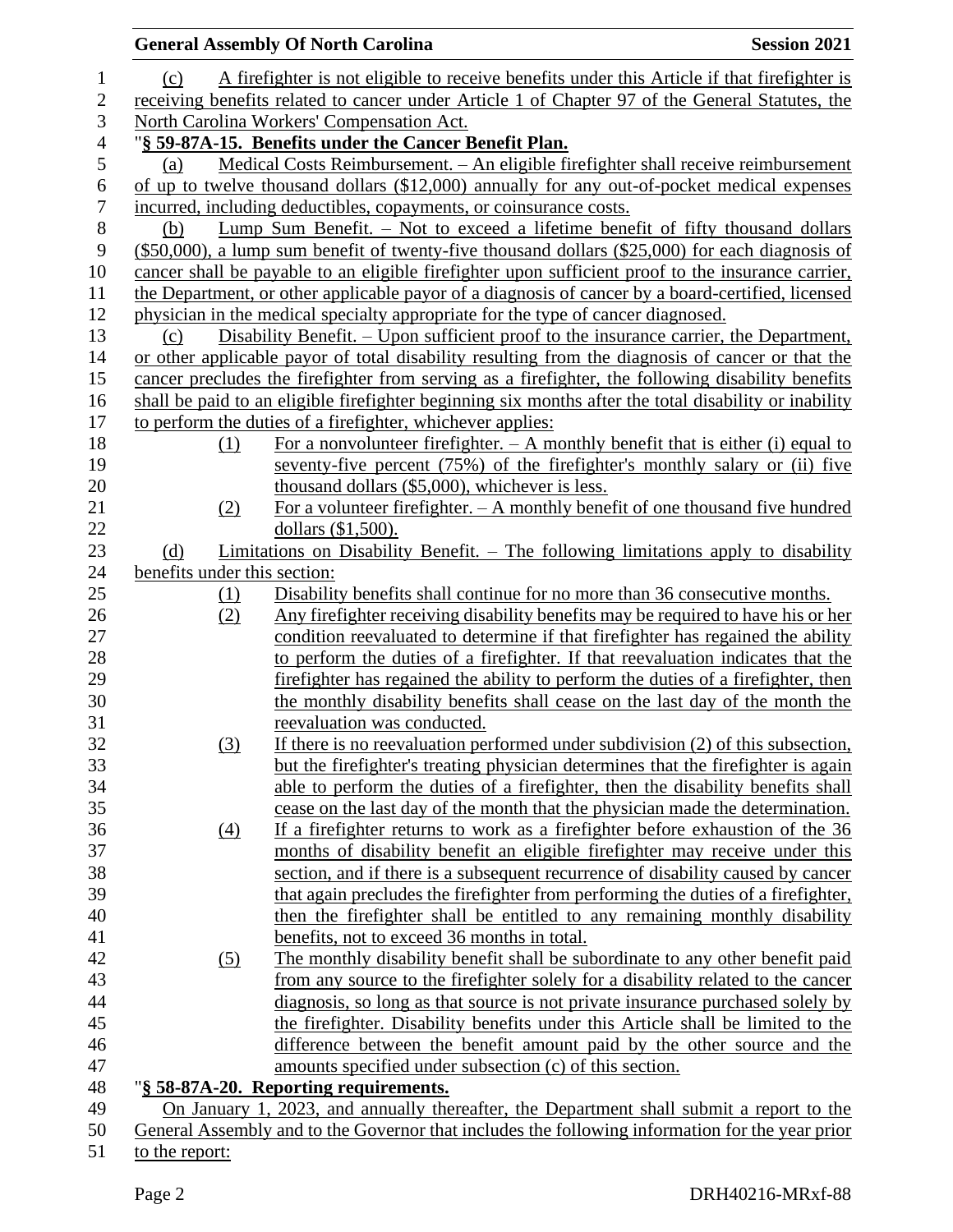|            | <b>General Assembly Of North Carolina</b>                                                                                                                                                     | <b>Session 2021</b> |
|------------|-----------------------------------------------------------------------------------------------------------------------------------------------------------------------------------------------|---------------------|
| (1)        | The number, type, and primary work location of all fire fighters participating                                                                                                                |                     |
|            | in the Cancer Benefit Plan.                                                                                                                                                                   |                     |
|            | The number of Cancer Benefit Plan claims filed.                                                                                                                                               |                     |
| (2)<br>(3) | The types of cancer for which claims are filed.                                                                                                                                               |                     |
| (4)        |                                                                                                                                                                                               |                     |
|            | All benefits paid out under this Article."<br><b>SECTION 2.(b)</b> This section becomes effective January 1, 2022.                                                                            |                     |
|            |                                                                                                                                                                                               |                     |
|            | <b>SECTION 3.</b> No later than January 1, 2022, the Department of Insurance shall show                                                                                                       |                     |
|            | proof of insurance coverage that meets the requirements of this act for all firefighters included<br>on the Certified Roster submitted to the North Carolina State Firefighters' Association. |                     |
|            | <b>SECTION 4.(a)</b> G.S. 105-228.5(d)(3) reads as rewritten:                                                                                                                                 |                     |
| "(3)       | Additional Rate on Property Coverage Contracts. - An additional tax at the                                                                                                                    |                     |
|            | rate of seventy-four hundredths percent (0.74%) one and one hundred                                                                                                                           |                     |
|            | twenty-five thousandths percent $(1.125%)$ applies to gross premiums on                                                                                                                       |                     |
|            | insurance contracts for property coverage. The tax is imposed on ten percent                                                                                                                  |                     |
|            | (10%) of the gross premiums from insurance contracts for automobile                                                                                                                           |                     |
|            | physical damage coverage and on one hundred percent (100%) of the gross                                                                                                                       |                     |
|            | premiums from all other contracts for property coverage. Twenty percent                                                                                                                       |                     |
|            | $\left(\frac{20\%}{20\%}\right)$ Ten percent (10%) of the net proceeds of this additional tax must be                                                                                         |                     |
|            | credited to the Volunteer Fire Department Fund established in Article 87 of                                                                                                                   |                     |
|            | Chapter 58 of the General Statutes. Twenty percent (20%) Fourteen percent                                                                                                                     |                     |
|            | $(14\%)$ of the net proceeds must be credited to the Department of Insurance for                                                                                                              |                     |
|            | disbursement pursuant to G.S. 58-84-25. Up to twenty percent $(20\%)$ ,                                                                                                                       |                     |
|            | fourteen percent $(14\%)$ , as determined in accordance with G.S. 58-87-10(f),                                                                                                                |                     |
|            | must be credited to the Workers' Compensation Fund. North Carolina                                                                                                                            |                     |
|            | Firefighters' and Rescue Squad Workers' Pension Fund under G.S. 58-86-1.                                                                                                                      |                     |
|            | Five and one-half percent (5.5%) of the net proceeds must be credited to                                                                                                                      |                     |
|            | individual fire departments' relief funds to be used in accordance with                                                                                                                       |                     |
|            | $G.S. 58-84-35(a)(8)$ for early cancer detection programs. Eleven and                                                                                                                         |                     |
|            | three-quarters percent (11.75%) of the net proceeds must be credited to the                                                                                                                   |                     |
|            | Department of Insurance to fund the Firefighter Cancer Benefit Plan                                                                                                                           |                     |
|            | established under G.S. 59-87A-5. The remaining net proceeds must be                                                                                                                           |                     |
|            | credited to the General Fund. The additional tax imposed on property                                                                                                                          |                     |
|            | coverage contracts under this subdivision is a special purpose assessment                                                                                                                     |                     |
|            | based on gross premiums and not a gross premiums tax.                                                                                                                                         |                     |
|            | The following definitions apply in this subdivision:                                                                                                                                          |                     |
|            | Automobile physical damage. – The following lines of business<br>a.                                                                                                                           |                     |
|            | identified by the NAIC: private passenger automobile physical                                                                                                                                 |                     |
|            | damage and commercial automobile physical damage.                                                                                                                                             |                     |
|            | Property coverage. – The following lines of business identified by the<br>b.                                                                                                                  |                     |
|            | NAIC: fire, farm owners multiple peril, homeowners multiple peril,                                                                                                                            |                     |
|            | nonliability portion of commercial multiple peril, ocean marine, inland                                                                                                                       |                     |
|            | marine, earthquake, private passenger automobile physical damage,                                                                                                                             |                     |
|            | commercial automobile physical damage, aircraft, and boiler and                                                                                                                               |                     |
|            | machinery. The term also includes insurance contracts for wind                                                                                                                                |                     |
|            | damage.                                                                                                                                                                                       |                     |
|            | NAIC. - National Association of Insurance Commissioners."<br>c.                                                                                                                               |                     |
|            | <b>SECTION 4.(b)</b> G.S. 105-153.5(b) is amended by adding a new subdivision to read:                                                                                                        |                     |
| "(15)      | The amount received by or paid to an eligible firefighter during the taxable<br>year for benefits under the Cancer Benefit Plan established in Article 87A of                                 |                     |
|            | Chapter 59 of the General Statutes."                                                                                                                                                          |                     |
|            |                                                                                                                                                                                               |                     |